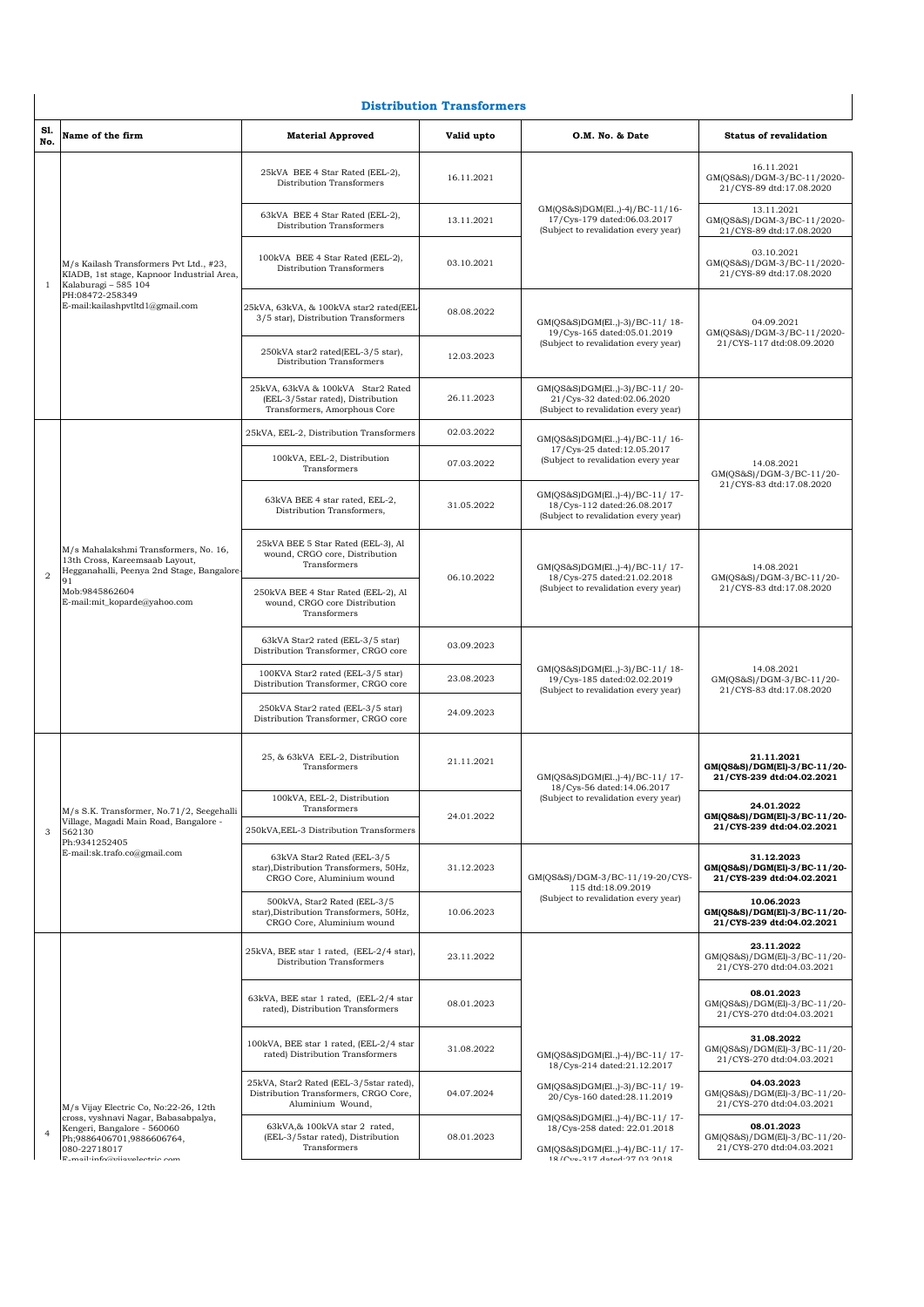|                | E-man.mo@vijayciccu.ic.com                                                                                                                                                                                                         |                                                                                                                                     |            | 10/03-01/ ualtu.4/.00.4010                                                                            |                                                                                                                                                                                                                             |
|----------------|------------------------------------------------------------------------------------------------------------------------------------------------------------------------------------------------------------------------------------|-------------------------------------------------------------------------------------------------------------------------------------|------------|-------------------------------------------------------------------------------------------------------|-----------------------------------------------------------------------------------------------------------------------------------------------------------------------------------------------------------------------------|
|                |                                                                                                                                                                                                                                    | 250kVA, BEE star2 rated, (EEL-3/5star<br>rated), Distribution Transformers                                                          | 17.11.2022 | GM(QS&S)DGM(El.,)-3)/BC-11/18-<br>19/Cys-108 dated:04.10.2018                                         | 17.11.2022<br>GM(QS&S)/DGM(El)-3/BC-11/20-<br>21/CYS-270 dtd:04.03.2021                                                                                                                                                     |
|                |                                                                                                                                                                                                                                    | 500kVA BEE Star 2 Rated (EEL-3/5star<br>rated), Distribution Transformers                                                           | 23.02.2023 |                                                                                                       | 23.02.2023<br>GM(QS&S)/DGM(El)-3/BC-11/20-<br>21/CYS-270 dtd:04.03.2021                                                                                                                                                     |
|                |                                                                                                                                                                                                                                    | 1000kVA star2 rated (EEL-3/5 star),<br>CRGO core, Distribution Transformers,                                                        | 23.08.2023 |                                                                                                       | 23.08.2023<br>GM(QS&S)/DGM(El)-3/BC-11/20-<br>21/CYS-270 dtd:04.03.2021                                                                                                                                                     |
| 5              | M/s Shridi sai Electricals limited., plot No:<br>13/82, Industrial estate, Kadapa                                                                                                                                                  | 25kVA,63kVA,100kVA 250kVA &<br>500kVA, BEE star 1 EEL-2, Al wound,<br>Amorphous and CRGO Core Distribution<br>transformers          | 09.02.2022 | GM(QS&S)DGM(El.,)-4)/BC-11/17-<br>18/Cys-306 dated:21.03.2018                                         | 16.10.2020<br>GM(QS&S)/DGM(El)-3/BC-11/19-                                                                                                                                                                                  |
|                | Dist., Andhra Pradesh                                                                                                                                                                                                              | 25kVA, 63kVA, 100kVA 250kVA &<br>500kVA BEE star 2 EEL-3, Al wound,<br>Amorphous Core Distribution<br>Transformers                  | 30.03.2021 | (Subject to revalidation every year)                                                                  | 20/CYS-141 dtd:22.10.2019                                                                                                                                                                                                   |
| 6              | M/s Raikar Electric Company,<br>No:20, Raghavendra Industrial Estate,<br>Thigalarpalya Main Road, Near peenya 2nd<br>stage,<br>Bangalore - 560058.<br>Ph No: 9845169654, 9535256093.                                               | 25kVA, 63kVA & 100kVA BEE star 1<br>rated EEL-2 Distribution Transformers                                                           | 20.03.2023 | GM(QS&S)DGM(El.,)-4)/BC-11/17-<br>18/Cys-315 dated:27.03.2018<br>(Subject to revalidation every year) | 12.05.2021<br>GM(QS&S)/DGM-3/BC-11/20-<br>21/CYS-14 dtd:12.05.2020                                                                                                                                                          |
|                | E-mail:raikar.blr2000@gmail.com                                                                                                                                                                                                    | 63kVA, 100kVA, 250kVA & 500kVA Star2<br>Rated(EEL-3/5star rated), Distribution<br>Transformers, 50Hz, CRGO core,<br>Aluminium Wound | 19.12.2021 | GM(QS&S)/DGM-3/BC-11/20-21/CYS-<br>192 dtd:21.12.2020                                                 | 29.06.2021<br>21/Cys-58 dated:10.07.2020<br>03.09.2023<br>21/Cys-294 dated:31.03.2021<br>05.11.2023<br>21/Cys-294 dated:31.03.2021<br>30.03.2023<br>21/Cys-294 dated:31.03.2021<br>16.04.2021<br>21/Cys-27 dated:29.05.2020 |
|                |                                                                                                                                                                                                                                    | 100kVA & 500kVA star2 rated (EEL-<br>3/5star) Distribution Transformer                                                              | 04.09.2023 | GM(QS&S)DGM(El.,)-3)/BC-11/18-<br>19/Cys-214 dated:20.03.2019<br>(Subject to revalidation every year) | GM(QS&S)DGM(El.,)-3)/BC-11/20-                                                                                                                                                                                              |
|                |                                                                                                                                                                                                                                    | 25kVA star1 rated (EEL-2/4 star), CRGO<br>core, Distribution Transformers,                                                          | 13.04.2022 |                                                                                                       |                                                                                                                                                                                                                             |
|                | M/s Vijay Electricals, No: 9, Byraveshwara<br>Industrial Estate, Andrahalli Main Road,<br>Near Peenya 2nd Stage, Bangalore-560091<br>Mob: 9035620230,9986395630<br>Email: v-electricals@yahoo.in/<br>marketing@vetransformers.com. | 63kVA star1 rated (EEL-2/4 star), CRGO<br>core, Distribution Transformers                                                           | 30.04.2022 | GM(QS&S)DGM(El.,)-3)/BC-11/18-<br>19/Cys-89 dated:08.08.2018<br>(Subject to revalidation every year)  |                                                                                                                                                                                                                             |
| $\overline{7}$ |                                                                                                                                                                                                                                    | 250kVA star1 rated (EEL-2/4 star), CRGO<br>core, Distribution Transformers,                                                         | 07.05.2022 |                                                                                                       |                                                                                                                                                                                                                             |
|                |                                                                                                                                                                                                                                    | 25kVA star2 rated (EEL-3/5 star), CRGO<br>core, Distribution Transformers                                                           | 13.04.2022 |                                                                                                       |                                                                                                                                                                                                                             |
|                |                                                                                                                                                                                                                                    | 63kVA star2 rated (EEL-3/5 star), CRGO<br>core, Distribution Transformers                                                           | 30.04.2022 |                                                                                                       |                                                                                                                                                                                                                             |
|                |                                                                                                                                                                                                                                    | 250kVA star2 rated (EEL-3/5 star),<br>CRGO core, Distribution Transformers                                                          | 07.05.2022 |                                                                                                       |                                                                                                                                                                                                                             |
|                | м/s Periect Electricals,<br>Plot No: 152,<br>Sompura 1st stage, KIADB,<br>Near Dabaspete,<br>Nelamangala Taluk,                                                                                                                    | 25kVA star1 rated (EEL-2/4 star),<br>Distribution Transformers                                                                      | 03.09.2023 | GM(QS&S)DGM(El.,)-3)/BC-11/18-                                                                        | GM(QS&S)DGM(El.,)-3)/BC-11/20-                                                                                                                                                                                              |
| 8              | Bangalore $-562111$ .<br>Ph No:9845062309.<br>E-mail: perfectswamy@yahoo.com                                                                                                                                                       | 63kVA & 100kVA star1 rated(EEL-2/4<br>star), Distribution Transformers                                                              | 05.11.2023 | 19/Cys-164 dated:01.01.2019<br>(Subject to revalidation every year)                                   | GM(QS&S)DGM(El.,)-3)/BC-11/20-                                                                                                                                                                                              |
|                |                                                                                                                                                                                                                                    | 500kVA Star2 Rated(EEL-3/5star rated),<br>Distribution Transformers, 50Hz, CRGO<br>Core, Aluminium Wound                            | 26.12.2024 | GM(QS&S)DGM(El.,)-3)/BC-11/19-20<br>/Cys-221 dated:10.03.2020                                         | GM(QS&S)DGM(El.,)-3)/BC-11/20-                                                                                                                                                                                              |
|                | M/s Primetech Transformers, Kuthanur                                                                                                                                                                                               | 25kVA & 63kVA star1 rated (EEL-2/4<br>star), CRGO Core Distribution<br>Transformers                                                 | 14.08.2023 |                                                                                                       |                                                                                                                                                                                                                             |
| 9              | Village, Calicut Road, Gundulpet Taluk,<br>Gundlupet - 5711111, Chamarajnagar<br>(Ph No:9242783800)<br>(E-mail:roopacorporation@yahoo.com)                                                                                         | 100kVA star1 rated(EEL-2/4 star), CRGO<br>core Distribution Transformers                                                            | 06.03.2023 | GM(QS&S)DGM(El.,)-3)/BC-11/18-<br>19/Cys-173 dated:19.01.2019                                         | GM(QS&S)DGM(El.,)-3)/BC-11/20-                                                                                                                                                                                              |
| 10             | M/s Vijay Power control systems, B-65 & P-<br>16, $3rd$ cross, $3rd$ stage Peenya industrial                                                                                                                                       | 63kVA, 100kVA & 250kVA star2 rated<br>(EEL-3/5star rated), Distribution<br>Transformers, CRGO Core                                  | 16.08.2023 | GM(QS&S)DGM(El.,)-3)/BC-11/18-<br>19/Cys-189 dated:11.02.2019                                         |                                                                                                                                                                                                                             |
|                | Estate, Bangalore-560 058<br>Ph:info@vijaytransformers.com                                                                                                                                                                         | 500kVA star2 rated (EEL-3/5star<br>rated), Distribution Transformers, CRGO<br>Core,                                                 | 20.12.2023 | (Subject to revalidation every year)                                                                  |                                                                                                                                                                                                                             |
|                | M/s Macro Power Controls., No: 24, 2nd                                                                                                                                                                                             | 25kVA BEE Star1 Rated (EEL-<br>2/4star), Distribution Transformers                                                                  | 10.06.2022 |                                                                                                       | 10.06.2022<br>GM(QS&S)DGM(El.,)-3)/BC-11/20-<br>21/Cys-292 dated: 29.03.2021                                                                                                                                                |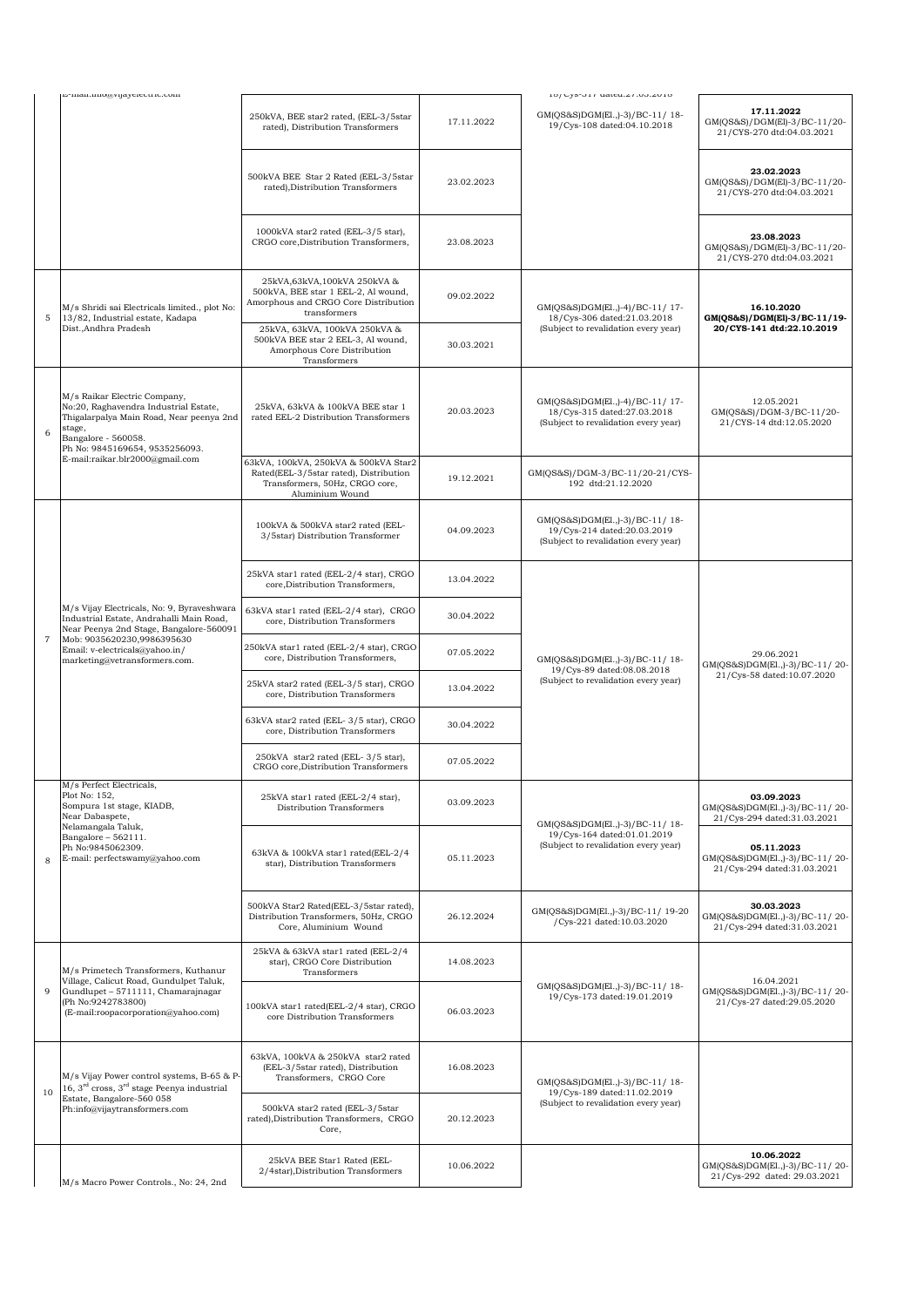| 11 | cross, Kadabagere cross, Magadi Main<br>Road, Behind SBM, Bangalore- 560091<br>Mob No:<br>8792708263 / 8792708264 &<br>8792708267                                                                           | 63kVA BEE Star1 Rated (EEL-<br>2/4star), Distribution Transformers                                                                                   | 28.09.2023                                    | GM(QS&S)DGM(El.,)-3)/BC-11/18-<br>19/Cys-181 dated:21.01.2019                                               | 28.09.2023<br>GM(QS&S)DGM(El.,)-3)/BC-11/20-<br>21/Cys-292 dated: 29.03.2021             |
|----|-------------------------------------------------------------------------------------------------------------------------------------------------------------------------------------------------------------|------------------------------------------------------------------------------------------------------------------------------------------------------|-----------------------------------------------|-------------------------------------------------------------------------------------------------------------|------------------------------------------------------------------------------------------|
|    |                                                                                                                                                                                                             | 100kVA BEE Star1 Rated (EEL-<br>2/4star), Distribution Transformers                                                                                  | 25.09.2023                                    |                                                                                                             | 25.09.2023<br>GM(QS&S)DGM(El.,)-3)/BC-11/20-<br>21/Cys-292 dated: 29.03.2021             |
| 12 | M/s Maruthi Electrical & Engineering<br>Works, Plot No:5, Near Jnana Bharathi<br>School, Holalkere Road, Chitradurga -<br>577501<br>Contact No: 8277291999/9448169800<br>E-mail: meewtransformers@gmail.com | 25kVA, 63kVA, and 100kVA BEE star1<br>rated(4star/EEL-2) Distribution<br>Transformers, CRGO Core                                                     | 23.04.2023                                    | GM(QS&S)DGM(El.,)-3)/BC-11/18-<br>19/Cys-191 dated:12.02.2019<br>(Subject to revalidation every year)       |                                                                                          |
| 13 | M/s Vignesh Vidyuth controls,<br>No. 55, 17th Cross (Old 30th Cross),<br>Doddanna Industrial Estate,<br>Peenya 2nd Stage, Bangalore-91<br>Contact No: 9845134612/9886634612                                 | 25kVA, BEE star1 rated (4star/EEL-2)<br>Distribution Transformers, 50Hz, CRGO<br>Core                                                                | 05.11.2023                                    | GM(QS&S)DGM(El.,)-3)/BC-11/18-<br>19/Cys-205 dated:05.03.2019<br>(Subject to revalidation every year)       |                                                                                          |
|    | E-mail: vigneshvidyuth@rediffmail.com                                                                                                                                                                       | 250kVA & 500kVA, Star2 Rated (EEL-<br>3/5star rated), Distribution Transformers,<br>50Hz, CRGO Core, Aluminium Wound                                 | 09.07.2025                                    | GM(QS&S)DGM(El.,)-3)/BC-11/20-<br>21/Cys-164 dated:09.11.2020<br>(Subject to revalidation once in 2 yeras)  |                                                                                          |
|    | M/s Viji Power Transformers Pvt Ltd., Sy<br>No. 137/3, Dasanapura Hobli, Magadi<br>main road, Kadabagere post, Bangalore-                                                                                   | 100kVA ,250kVA & 500kVA star2 rated<br>(EEL-3/5star) Distribution Transformers,<br>50Hz, CRGO Core,<br>100kVA star2 rated(EEL-3/5                    | 10.12.2023                                    | GM(QS&S)DGM(El.,)-3)/BC-11/ 19-<br>20/Cys-47 dated:15.06.2019<br>(Subject to revalidation every year)       | 10.12.2023<br>BESCOM/GM(QS&S)DGM<br>(El., )-3) / BC-11/21-22/ Cys-10<br>dated:27.04.2021 |
| 14 | 562130<br>(Ph No: 9900111089)<br>(E-mail: vijitechdinakar10@yahoo.co.in,                                                                                                                                    | star)Distribution Transformers, 50Hz,<br>Amorphous Core                                                                                              |                                               |                                                                                                             |                                                                                          |
|    | md@vijigroup.com).                                                                                                                                                                                          | 25kVA, 63kVA, 100kVA& 250kVA, Star1<br>Rated (EEL-2), CRGO core, Distribution<br>Transformers.                                                       | 28.03.2022                                    | BESCOM/GM(QS&S)DGM(El.,)-4)/BC-<br>11/16-17/Cys-20 dated:04.05.2017<br>(Subject to revalidation every year) | 28.03.2022<br>BESCOM/GM(QS&S)DGM<br>(El., )-3) / BC-11/21-22/Cys-10<br>dated:27.04.2021  |
| 15 | M/s National Transcare<br>Sy No:17/4, Opp Agriculture University,<br>Lingasugur Road,<br>Raichur - 584101                                                                                                   | 25kVA, star1 rated (EEL-2/4star)<br>Distribution Transformers, CRGO Core<br>63kVA, star1 rated (EEL-2/4star)<br>Distribution Transformers, CRGO Core | 12.11.2023                                    | GM(QS&S)DGM(El.,)-3)/BC-11/19-<br>20/Cys-48 dated:18.06.2019                                                |                                                                                          |
|    | Contact No:9845244968/7795228032<br>E-mail:ntcrcr@rediffmail.com<br>ntcrcr@yahoo.com                                                                                                                        | 100kVA, star1 rated (EEL-2/4star)<br>Distribution Transformers, CRGO Core                                                                            | 05.07.2023                                    | (Subject to revalidation every year)                                                                        |                                                                                          |
|    | M/s V.T. Switchgears and Transformers,<br>No:33, 3rd Phase,<br>4th Main, Peenya Industrial Area,<br>Bangalore - 560058<br>Ph no:91-80-28392235/35,<br>9844028978, 9986523600                                | 100kVA star2 rated (EEL-3/5star rated),<br>Distribution Transformers, 50Hz, CRGO<br>Core                                                             | 30.11.2023                                    | GM(QS&S)DGM(El.,)-3)/BC-11/19-<br>20/Cys-51 dated:21.06.2019<br>(Subject to revalidation every year)        |                                                                                          |
| 16 |                                                                                                                                                                                                             | 250kVA star2 rated (EEL-3/5star rated),<br>Distribution Transformers, 50Hz, CRGO<br>Core                                                             |                                               |                                                                                                             |                                                                                          |
|    | E-mail:vtsbg@gmail.com, city@vtst.in                                                                                                                                                                        | 500kVA star2 rated (EEL-3/5star rated),<br>Distribution Transformers, 50Hz, CRGO<br>Core                                                             | 14.03.2024                                    |                                                                                                             |                                                                                          |
|    |                                                                                                                                                                                                             | 25kVA Star1/Star2 Rated (EEL-2/EEL-3),<br>Distribution Transformers, 50Hz, CRGO<br>Core<br>63kVA Star1/Star2 Rated (EEL-2/EEL-3),                    |                                               |                                                                                                             |                                                                                          |
|    | M/s Chetan Electric Private Limited,<br>No:32-B, Veerasandra, KIADB Industrial<br>Area, Anekal Taluk, Electronic City Post,<br>Bangalore - 560100                                                           | Distribution Transformers, 50Hz, CRGO<br>Core<br>100kVA Star1/Star2 Rated (EEL-2/EEL-3)                                                              | 08.06.2024<br>GM(QS&S)DGM(El.,)-3)/BC-11/ 19- |                                                                                                             |                                                                                          |
| 17 | Mob:080-25536439<br>Email:chetanelectric@hotmail.com,<br>chetanelectric@yahoo.com &                                                                                                                         | Distribution Transformers, 50Hz, CRGO<br>Core<br>250kVA Star1/Star2 Rated (EEL-2/EEL-                                                                |                                               | 20/Cys-52 dated:21.06.2019<br>(Subject to revalidation every year)                                          |                                                                                          |
|    | chetanelectric10@gmail.com                                                                                                                                                                                  | 3), Distribution Transformers, 50Hz,<br>CRGO Core<br>500kVA Star1/Star2 Rated (EEL-2/EEL-                                                            | 29.05.2024                                    |                                                                                                             |                                                                                          |
|    |                                                                                                                                                                                                             | 3), Distribution Transformers, 50Hz,<br>CRGO Core                                                                                                    | 04.03.2024                                    |                                                                                                             |                                                                                          |
| 18 | M/s Cauvery Power Control,<br>Sy No: 31/2, Chennaih Badavane,<br>Annibesent School Road,<br>Gollarahatti, Magadi Main Road,<br>Vishwaneedam Post,                                                           | 25kVA/63kVA/100kVA, Star1 Rated<br>(EEL-2/4 star), Distribution Transformers                                                                         | 24.12.2023                                    | GM(QS&S)DGM(El.,)-3)/BC-11/19-<br>20/Cys-58 dated:06.07.2019<br>(Subject to revalidation every year)        |                                                                                          |
|    | Bangalore - 560091<br>Contact No:9880922686/9741122686<br>E-mail:cauverypower@gmail.com                                                                                                                     | 63kVA/100kVA, Star2 Rated (EEL-3/5<br>star), Distribution Transformers,                                                                              | 24.12.2023                                    |                                                                                                             |                                                                                          |
| 19 | M/s Venkat Switchgears,<br>No:150, 10th Main, 3rd Phase,<br>Peenya Industrial Area,<br>Bangalore - 560058<br>(Ph No:080 23722274)<br>(E-mail:<br>lakshmipathiad @venkatswitchgears.com)                     | 250kVA, Star2 Rated(EEL-3/5star rated),<br>Distribution Transformers                                                                                 | 01.04.2024                                    | GM(QS&S)DGM(El.,)-3)/BC-11/19-<br>20/Cys-62 dated:10.07.2019<br>(Subject to revalidation every year)        |                                                                                          |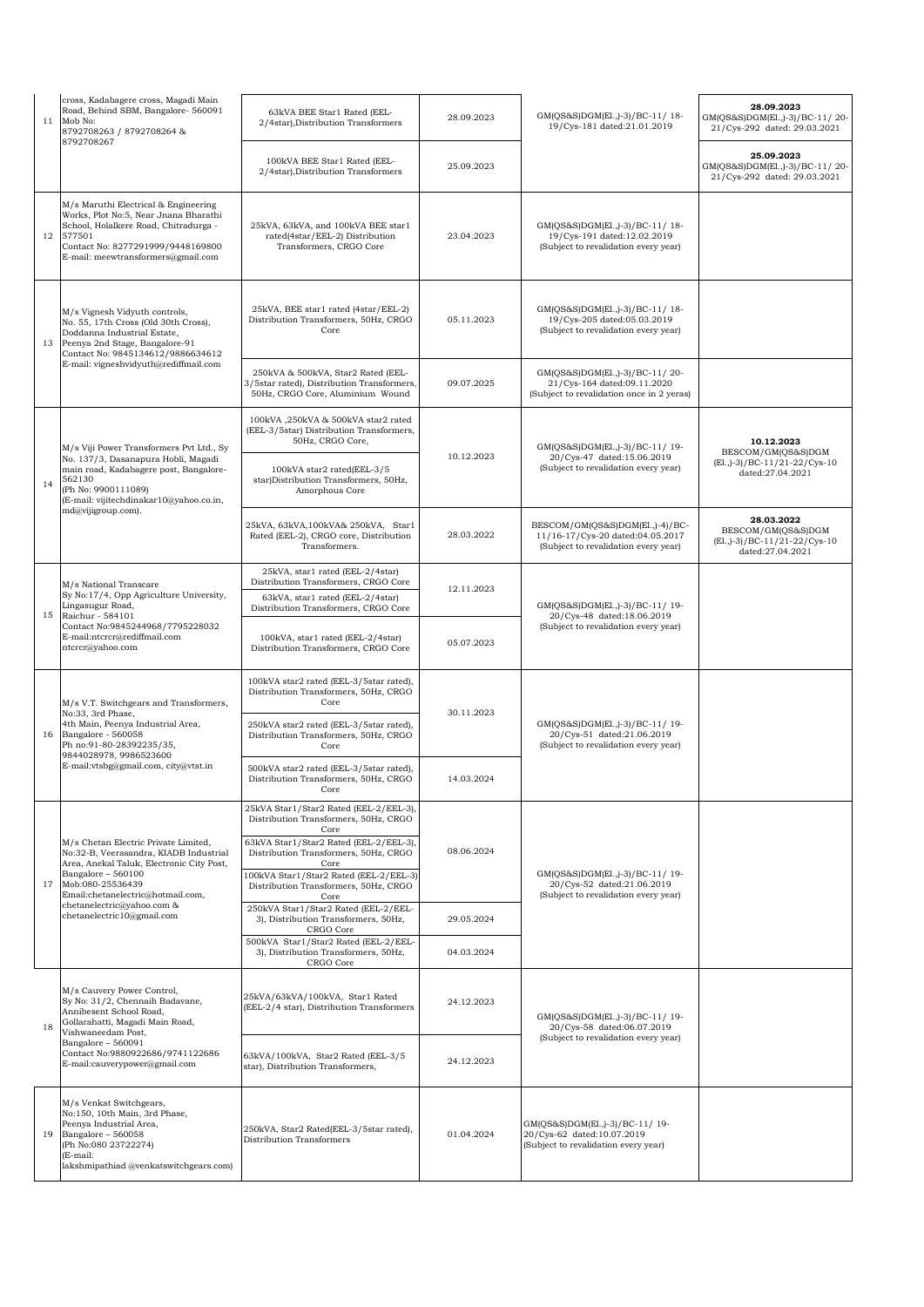| 20 | M/s EL-TRA Equipment Company(I) Pvt<br>Ltd, 11th Mile, NH-4, Old Madras Road,<br>Avalahalli, Virognagar P.O, Bangalore-<br>560049<br>(Ph No:080 28472790/28472229)       | 100kVA Star2 Rated(EEL-3/5star rated),<br>Distribution Transformers                                                             | 13.12.2023 | GM(QS&S)DGM(El.,)-3)/BC-11/ 19-<br>20/Cys-72 dated:23.07.2019                                          | 17.10.2021<br>GM(QS&S)/DGM-3/BC-11/20-                                                                                                                                                                                                                                                                                                           |
|----|--------------------------------------------------------------------------------------------------------------------------------------------------------------------------|---------------------------------------------------------------------------------------------------------------------------------|------------|--------------------------------------------------------------------------------------------------------|--------------------------------------------------------------------------------------------------------------------------------------------------------------------------------------------------------------------------------------------------------------------------------------------------------------------------------------------------|
|    | (E-mail:<br>Eltra5@rediffmail.com,<br>eltra2012@gmail.com)                                                                                                               | 250kVA & 500kVA Star2 Rated (EEL-<br>3/5star rated), Distribution Transformers                                                  | 10.04.2024 | (Subject to revalidation every year)                                                                   | 21/CYS-144 dtd:19.10.2020                                                                                                                                                                                                                                                                                                                        |
|    |                                                                                                                                                                          | 25kVA & 63kVA BEE Star1 Rated (EEL-<br>2/4star), Distribution Transformers                                                      | 15.05.2022 | GM(QS&S)DGM(El.,)-3)/BC-11/19-<br>20/Cys-76 dated:24.07.2019                                           | 04.09.2021                                                                                                                                                                                                                                                                                                                                       |
|    | M/s Amar Industries,<br>Plot No: #R9 TO R12, KSSIDC Industrial                                                                                                           | 100kVA BEE Star1 Rated<br>(EEL-<br>2/4star), Distribution Transformers                                                          | 29.11.2023 | (Subject to revalidation every year)                                                                   | 21/CYS-122 dtd:10.09.2020                                                                                                                                                                                                                                                                                                                        |
| 21 | Estate, Hosahalli Camp(E.J), Sindhanur-<br>584 128, Raichur<br>Mob No:<br>9538361911,9739384442, 9742243677                                                              | 25kVA, Star2 rated (EEL-3/5star) CRGO<br>core, Aluminium wound, Distribution<br>Transformer                                     |            |                                                                                                        |                                                                                                                                                                                                                                                                                                                                                  |
|    | E-mail:aisnd2015@gmail.com                                                                                                                                               | 63kVA, Star2 rated (EEL-3/5star) CRGO<br>core, Aluminium wound, Distribution<br>Transformer,                                    | 07.06.2024 | GM(QS&S)/DGM-3/BC-11/2020-21/CYS-<br>121 dtd:10.09.2020<br>(Subject to revalidation every year)        |                                                                                                                                                                                                                                                                                                                                                  |
|    |                                                                                                                                                                          | 100kVA, Star2 rated (EEL-3/5star) CRGO<br>core, Aluminium wound, Distribution<br>Transformer,                                   |            |                                                                                                        |                                                                                                                                                                                                                                                                                                                                                  |
|    | M/s Tesla Transformers Limited (Unit -2)<br>23-A, Sector B, Industrial Area,<br>Govindpura,<br>Distt. Bhopla - 462023<br>Madhya Pradesh                                  | 25kVA & 63kVA BEE Star1 Rated (EEL-<br>2/4star) Distribution Transformers                                                       | 06.10.2021 | GM(OS&S)DGM(El.,)-3)/BC-11/19-                                                                         |                                                                                                                                                                                                                                                                                                                                                  |
| 22 | Ph No:<br>91-755-2586778, 2586328, 4271973<br>E-mail:<br>tesla@bsnl.in, mktg@teslaindia.co,<br>projects@teslaindia.co                                                    | 100kVA BEE Star1 Rated (EEL-2/4star)<br>Distribution Transformers                                                               | 01.06.2022 | 20/Cys-77 dated:25.07.2019<br>(Subject to revalidation every year)                                     |                                                                                                                                                                                                                                                                                                                                                  |
|    | M/s B.M.G Transformers                                                                                                                                                   | 25kVA & 63kVA, Star1 Rated(EEL-2/<br>4star) Distribution Transformers, CRGO<br>Core, Aluminium wound                            | 22.12.2023 |                                                                                                        |                                                                                                                                                                                                                                                                                                                                                  |
| 23 | Site No:15&16, Sy No:34/3, Kadabagere<br>Village, Dasanapura Hobli, Bangalore -<br>562130<br>(Ph No:9448622534/ 9880869024)                                              | 100kVA, Star1<br>Rated<br>$(EEL-2/4star)$<br>Distribution Transformers, CRGO Core,<br>Aluminium wound                           | 27.09.2023 | GM(QS&S)DGM(El.,)-3)/BC-11/19-<br>20/Cys-109 dated:06.09.2019                                          |                                                                                                                                                                                                                                                                                                                                                  |
|    | (E-mail: bmgtransformers@yahoo.com)                                                                                                                                      | 25kVA,63kVA & 100kVA, Star2 Rated<br>(EEL-3/5star<br>rated),<br>Distribution<br>Transformers, 50Hz, CRGO Core, Copper<br>Wound, | 20.03.2023 | (Subject to revalidation every year)                                                                   |                                                                                                                                                                                                                                                                                                                                                  |
| 24 | M/s Shri Datta Transformers,<br>No:405, Mudhol Jamkhandi Main Road,<br>Shirol Cross, Shirol, Mudhol Taluk,<br>Dist Bagalkot, Karnataka - 587313                          | 25kVA & 63kVA Star1 Rated (EEL-<br>2/4star), Distribution Transformers, 50Hz,<br>CRGO Core. Aluminium wound                     | 25.10.2023 | GM(QS&S)DGM(El.,)-3)/BC-11/19-<br>20/Cys-119 dated:23.09.2019<br>(Subject to revalidation every year)  |                                                                                                                                                                                                                                                                                                                                                  |
|    | Mob: 9886313068, 9538593449                                                                                                                                              | 100kVA,<br>Star2<br>Rated<br>$(EEL-3/5)$<br>star),Distribution Transformers, 50Hz,<br>CRGO Core, Aluminium wound                | 10.12.2023 |                                                                                                        |                                                                                                                                                                                                                                                                                                                                                  |
|    | M/s Karthik Electricals,<br>#A195, 4th Cross, Peenya 1st stage,                                                                                                          | 25kVA, 63kVA & 100kVA Star1 Rated<br>(EEL-2/4star) Distribution Transformers,<br>CRGO Core, Aluminium wound                     | 13.06.2023 |                                                                                                        | GM(QS&S)/DGM-3/BC-11/2020-<br>25.07.2023<br>GM(QS&S)/DGM(El)-3/BC-11/20-<br>21/CYS-272 dtd:04.03.2021<br>04.03.2023<br>GM(QS&S)/DGM(El)-3/BC-11/20-<br>21/CYS-272 dtd:04.03.2021<br>12.03.2023<br>GM(QS&S)DGM(El.,)-3)/BC-11/20-<br>21/Cys-291 dated: 26.03.2021<br>05.02.2023<br>GM(QS&S)DGM(El.,)-3)/BC-11/20-<br>21/Cys-291 dated: 26.03.2021 |
| 25 | Peenya Industrial Estate, Bangalore -<br>560058<br>Ph No:<br>9980014892,8884762 574                                                                                      | 63kVA Star2 Rated (EEL-3/<br>5star)<br>Distribution Transformers, 50Hz, CRGO<br>Core, Aluminium Wound                           | 23.05.2024 | GM(QS&S)DGM(El.,)-3)/BC-11/19-<br>20/Cys-157 dated:18.11.2019<br>(Subject to revalidation every year)  |                                                                                                                                                                                                                                                                                                                                                  |
|    | E-mail: karthiktransformers@yahoo.in                                                                                                                                     | 100kVA Star2 Rated (EEL-3/5 star)<br>Distribution Transformers, 50Hz, CRGO<br>Core, Aluminium Wound                             | 30.04.2024 |                                                                                                        |                                                                                                                                                                                                                                                                                                                                                  |
|    | M/s Shree Bhyraveshwara Electrical<br>Works,                                                                                                                             | 25kVA, Star1 Rated (EEL-2/4star)<br>Distribution Transformers, CRGO Core,<br>Aluminium wound                                    | 25.07.2023 | GM(QS&S)DGM(El.,)-3)/BC-11/19-<br>20/Cys-175 dated: 23.12.2019<br>(Subject to revalidation every year) |                                                                                                                                                                                                                                                                                                                                                  |
| 26 | #M1, Industrial Area, Lokikere Road, Near<br>Bye-pass, Davangere- 577 005.<br>Ph No: 9449683214/9448463453.<br>E-mail: anandm1020@rediff.com/<br>vmnrnataraj99@gmail.com | 100kVA, Star2 rated (EEL-3/5star)<br>Distribution Transformer, CRGO core,<br>Aluminium wound                                    | 18.11.2024 | GM(OS&S)DGM(El.,)-3)/BC-11/19-<br>20/Cys-115 dated: 07.09.2020<br>(Subject to revalidation every year) |                                                                                                                                                                                                                                                                                                                                                  |
|    |                                                                                                                                                                          | 63kVA, Star2 Rated(EEL-3/5star rated),<br>Distribution Transformers, 50Hz, CRGO<br>core, Aluminium Wound                        | 04.03.2022 | GM(QS&S)/DGM(El)-3/BC-11/20-21/<br>CYS-272 dtd:04.03.2021                                              |                                                                                                                                                                                                                                                                                                                                                  |
| 27 | M/s Chaitanya Electric Company, No.2,<br>B.M.Shankarappa Estate, Telecom Layout<br>Road, Sunkadakatte, Bangalore - 560091.                                               | 25kVA, 63kVA, 100kVA, 250kVA &<br>500kVA BEE star1 rated (EEL-2/4star)<br>Distribution Transformers                             | 12.03.2023 | GM(QS&S)DGM(El.,)-3)/BC-11/ 17-<br>18/Cys-311 dated: 24.03.2018                                        |                                                                                                                                                                                                                                                                                                                                                  |
|    | Ph No:080 23486457,<br>Email:chaitanyaelectric@rediffmail.com.                                                                                                           | 25kVA, 63kVA, 100kVA, 250kVA &<br>500kVA BEE star2 rated (EEL-3/5star)<br>Distribution Transformers                             | 05.02.2023 | (Subject to revalidation every year)                                                                   |                                                                                                                                                                                                                                                                                                                                                  |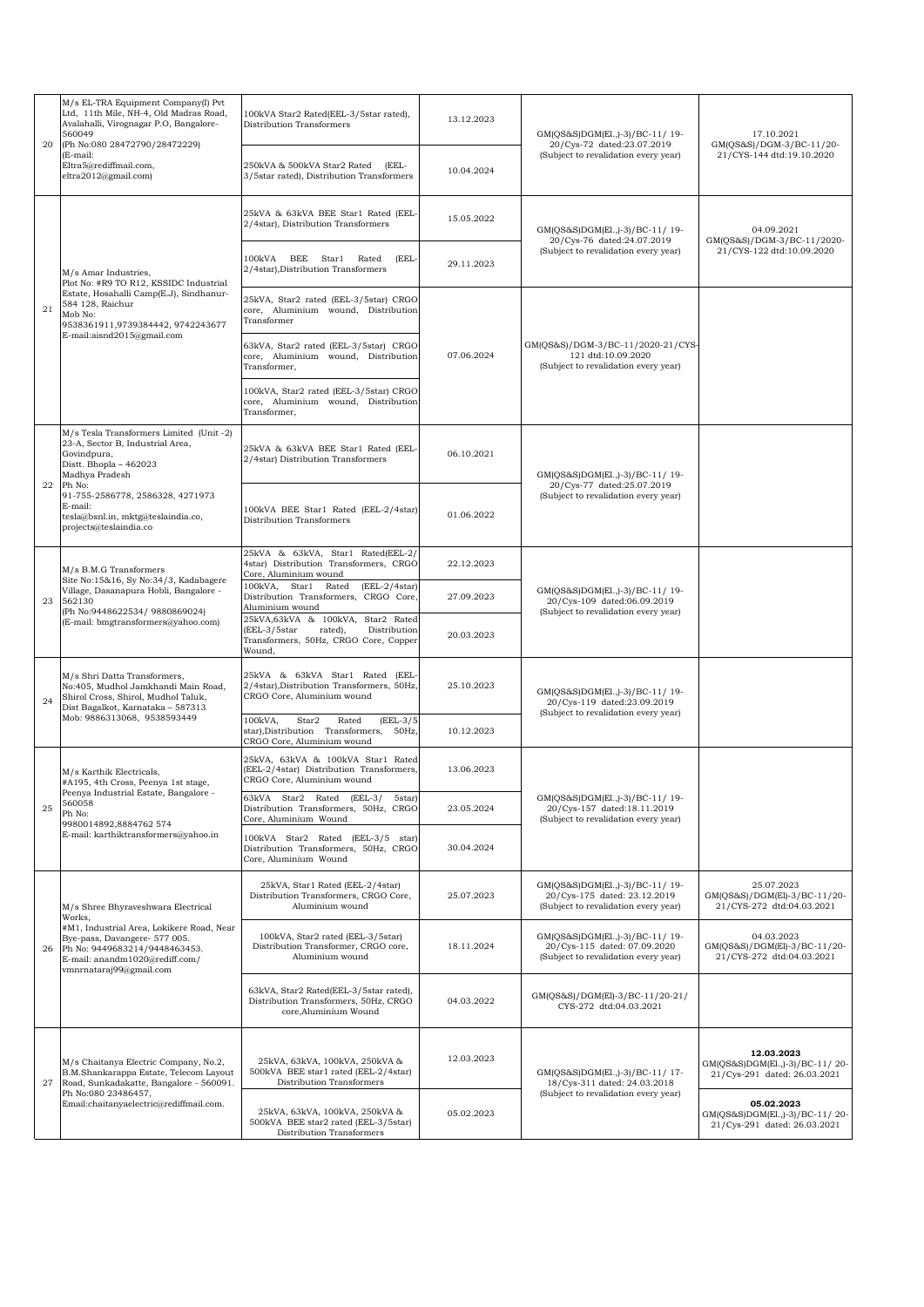| 28 | M/s. Kalpa Electrikal Pvt Ltd.,<br>No.4413, 149/25, III main road,<br>Industrial town, Rajajinagar,<br>Bangalore - 560010<br>Ph No: 080-23303103, 23356049 &<br>23405248 | 200kVA, Star2 Rated (EEL-3/5star rated),<br>Distribution Transformers, 50Hz, CRGO<br>Core, Aluminium Wound,                                                                                                                                                                 | 17.7.2024                                             | GM(QS&S)DGM(El.,)-3)/BC-11/ 19-20/<br>Cys-179 dated: 26.12.2019<br>(Subject to revalidation every year) |                                                                              |
|----|--------------------------------------------------------------------------------------------------------------------------------------------------------------------------|-----------------------------------------------------------------------------------------------------------------------------------------------------------------------------------------------------------------------------------------------------------------------------|-------------------------------------------------------|---------------------------------------------------------------------------------------------------------|------------------------------------------------------------------------------|
|    | Email: sales@kalpaelectrikal.com.                                                                                                                                        | 25kVA, 63kVA & 100kVA, Star2 Rated<br>(EEL-3/5star rated), Distribution<br>Transformers, 50Hz, CRGO<br>core, Aluminium Wound                                                                                                                                                | 01.01.2022                                            | GM(QS&S)DGM(El.,)-3)/BC-11/20-21/<br>Cys-210 dated: 02.01.2021                                          |                                                                              |
|    | M/s Prakash Metal Products, Ayodya<br>Village, Near Kempageri, Karwar Road,<br>Hubli- 580024 Ph No: 0836-2303024.<br>E-mail:prakash_pmp@yahoo.co.in                      | 25kVA & 250kVA BEE Star 1 Rated (EEL-<br>2) Distribution Transformers                                                                                                                                                                                                       | 09.02.2022                                            | GM(QS&S)DGM(El.,)-3)/BC-11/17-18                                                                        | 23.12.2020                                                                   |
| 29 |                                                                                                                                                                          | 63kVA & 100kVA BEE Star 1 Rated (EEL-<br>2) Distribution Transformers                                                                                                                                                                                                       | 16.06.2022                                            | Cys-224 dated: 26.12.2017<br>(Subject to revalidation every year)                                       | GM(QS&S)DGM(El.,)-3)/BC-11/19-<br>20/ Cys-180 dated: 26.12.2019              |
|    |                                                                                                                                                                          | 25kVA, 63kVA & 100kVA Star 2 Rated<br>(EEL-3)Distribution Transformers                                                                                                                                                                                                      | 28.10.2022                                            | GM(QS&S)DGM(El.,)-3)/BC-11/18-19<br>Cys-23 dated: 18.05.2018<br>(Subject to revalidation every year)    | GM(QS&S)DGM(El.,)-3)/BC-11/20-<br>21/Cys-52 dated: 29.06.2020                |
| 30 | M/s S.M. Enterprises,<br>No.4911, M.C. Road, Beside Fire station,<br>Mandya - 571402<br>(Ph No:                                                                          | 25kVA Star1 Rated (EEL-2/4star) Distribution<br>Transformers, CRGO Core, Aluminium wound<br>50Hz, ONAN Cooled, complete with first filling<br>EHV Grade Transformer Oil with all<br>accessories and confirming to latest versions<br>of IS - 1180 & IS - 2026.              | 11.12.2023                                            | GM(QS&S)DGM(El.,)-3)/BC-11/ 19-20/ Cys-<br>195 dated: 16.01.2020                                        |                                                                              |
|    | 9900111081 08232-297029)<br>E-mail: smemdy@gmail.com                                                                                                                     | 63kVA & 100kVA Star1 Rated (EEL-2/4star)<br>Distribution Transformers. CRGO Core.<br>Aluminium wound 50Hz, ONAN Cooled,<br>complete with first filling EHV Grade<br>Transformer Oil with all accessories and<br>confirming to latest versions of IS - 1180 & IS<br>$-2026.$ | 11.03.2024                                            | (Subject to revalidation every year)                                                                    |                                                                              |
| 31 | M/s R.V. Transformer manufacturing Co.,<br>Shed No: M-5, Industrial Area, Lokikere Road,<br>Davangere-577 005                                                            | 25kVA, 63kVA & 100kVA EEL-2, star1 rated<br>(EEL-2/4star rated) distribution transformer,<br>50Hz, ONAN Cooled, complete with first filling<br>EHV Grade Transformer Oil with all<br>accessories and confirming to latest versions<br>of IS - 1180 & IS - 2026              | 30.05.2022<br>(Subject to revalidation<br>every year) | GM(QS&S)DGM(El.,)-3)/BC-11/ 17-18/Cys-<br>107 dated: 17.08.2017<br>(Subject to revalidation every year) | 30.05.2022<br>GM(QS&S)DGM(E1., -3)/BC-11/20-21/<br>Cys-224 dated: 20.01.2021 |
|    |                                                                                                                                                                          | 25kVA, Star1 Rated(EEL-2/4star) Distribution<br>Transformers, CRGO Core, Aluminium wound<br>50Hz, ONAN Cooled, complete with first filling<br>EHV Grade Transformer Oil with all<br>accessories and confirming to latest versions<br>of IS - 1180 & IS - 2026.              | 04.04.2024                                            | GM(QS&S)DGM(El.,)-3)/BC-11/ 19-20/Cys-<br>198 dated: 28.01.2020                                         |                                                                              |
| 32 | M/s Magnitude,<br>#480 B/2, IV Phase,<br>Peenya Industrial Area,<br>Bangalore - 560058                                                                                   | 250kVA, Star2 Rated(EEL-3/5star rated),<br>Distribution Transformers, 50Hz, CRGO Core,<br>Aluminium Wound, ONAN Cooled, complete<br>with first filling EHV Grade Transformer Oil<br>with all accessories and confirming to latest<br>versions of IS - 1180 & IS - 2026.     | 06.12.2024                                            | (Subject to revalidation every year)                                                                    |                                                                              |
|    | (Ph No:91 80 41227804)<br>E-mail: magnitudetransformer@gmail.com                                                                                                         | 100kVA,<br>Star2<br>Rated(EEL-3/5star)<br>Distribution Transformers. CRGO Core.<br>Aluminium wound 50Hz, ONAN Cooled,<br>complete with first filling EHV Grade<br>Transformer Oil with all accessories and<br>confirming to latest versions of IS - 1180 & IS<br>$-2026.$   | 18.05.2025                                            | GM(QS&S)DGM(El.,)-3)/BC-11/20-21/Cys-20<br>dated: 26.05.2020<br>(Subject to revalidation every year)    |                                                                              |
|    |                                                                                                                                                                          | 500kVA,<br>Rated(EEL-3/5star)<br>Star2<br>Distribution Transformers, CRGO Core,<br>Aluminium wound 50Hz, ONAN Cooled,<br>complete with first filling EHV Grade<br>Transformer Oil with all accessories and<br>confirming to latest versions of IS - 1180 & IS<br>$-2026.$   | 10.06.2024                                            | GM(QS&S)DGM(El.,)-3)/BC-11/20-21/Cys-<br>130 dated: 28.09.2020<br>(Subject to revalidation every year)  |                                                                              |
|    |                                                                                                                                                                          | 25kVA & 63kVA BEE Star 1 Rated (EEL-2)<br>Al. Wound CRGO core, Distribution<br>Transformers                                                                                                                                                                                 | 03.01.2023                                            | GM(QS&S)DGM(El.,)-3)/BC-11/ 17-18/Cys-<br>271 dated: 20.02.2018 & CYS-319<br>dtd:28.03.2018             | 03.01.2023<br>GM(QS&S)DGM(El.,)-3)/BC-11/20-<br>21/Cys-281 dated: 17.03.2021 |
|    |                                                                                                                                                                          | 100kVA & 250kVA BEE Star 2 Rated (EEL-3)<br>Al Wound CRGO core, Distribution<br>Transformers                                                                                                                                                                                | 14.03.2023                                            | (Subject to revalidation every year)                                                                    | 14.03.2023<br>GM(QS&S)DGM(El.,)-3)/BC-11/20-<br>21/Cys-281 dated: 17.03.2021 |
|    | M/s Nagashree Enterprises,<br>No;2, Mallayya Industrial Area,                                                                                                            | 100kVA, Star1 Rated(EEL-2/4star) CRGO<br>Core Distribution Transformers                                                                                                                                                                                                     | 18.07.2023                                            |                                                                                                         | 18.07.2023<br>GM(QS&S)DGM(El.,)-3)/BC-11/20-<br>21/Cys-281 dated: 17.03.2021 |
| 33 | Kereguddadadahalli, Chikkababavara Post,<br>Bangalore - 560090,<br>Ph No:9449732909, 9663073059, 9538047909<br>E-mail:nagashreetrafo@gmail.com                           | 25kVA Star2 Rated(EEL-3/5star rated), CRGO<br>Core Distribution Transformers                                                                                                                                                                                                | 19.12.2024                                            | GM(QS&S)DGM(El.,)-3)/BC-11/ 19-20/Cys-<br>211 dated: 19.02.2020                                         | 17.03.2023<br>GM(QS&S)DGM(El.,)-3)/BC-11/20-<br>21/Cys-281 dated: 17.03.2021 |
|    |                                                                                                                                                                          | 63kVA Star2 Rated(EEL-3/5star rated), CRGO<br>core Distribution Transformers                                                                                                                                                                                                | 18.07.2023                                            | (Subject to revalidation every year)                                                                    | 18.07.2023<br>GM(QS&S)DGM(El.,)-3)/BC-11/20-<br>21/Cys-281 dated: 17.03.2021 |
|    |                                                                                                                                                                          | 500kVA Star2 Rated(EEL-3/5star rated),<br>CRGO core Distribution Transformers                                                                                                                                                                                               | 03.12.2024                                            |                                                                                                         | 17.03.2023<br>GM(QS&S)DGM(El.,)-3)/BC-11/20-<br>21/Cys-281 dated: 17.03.2021 |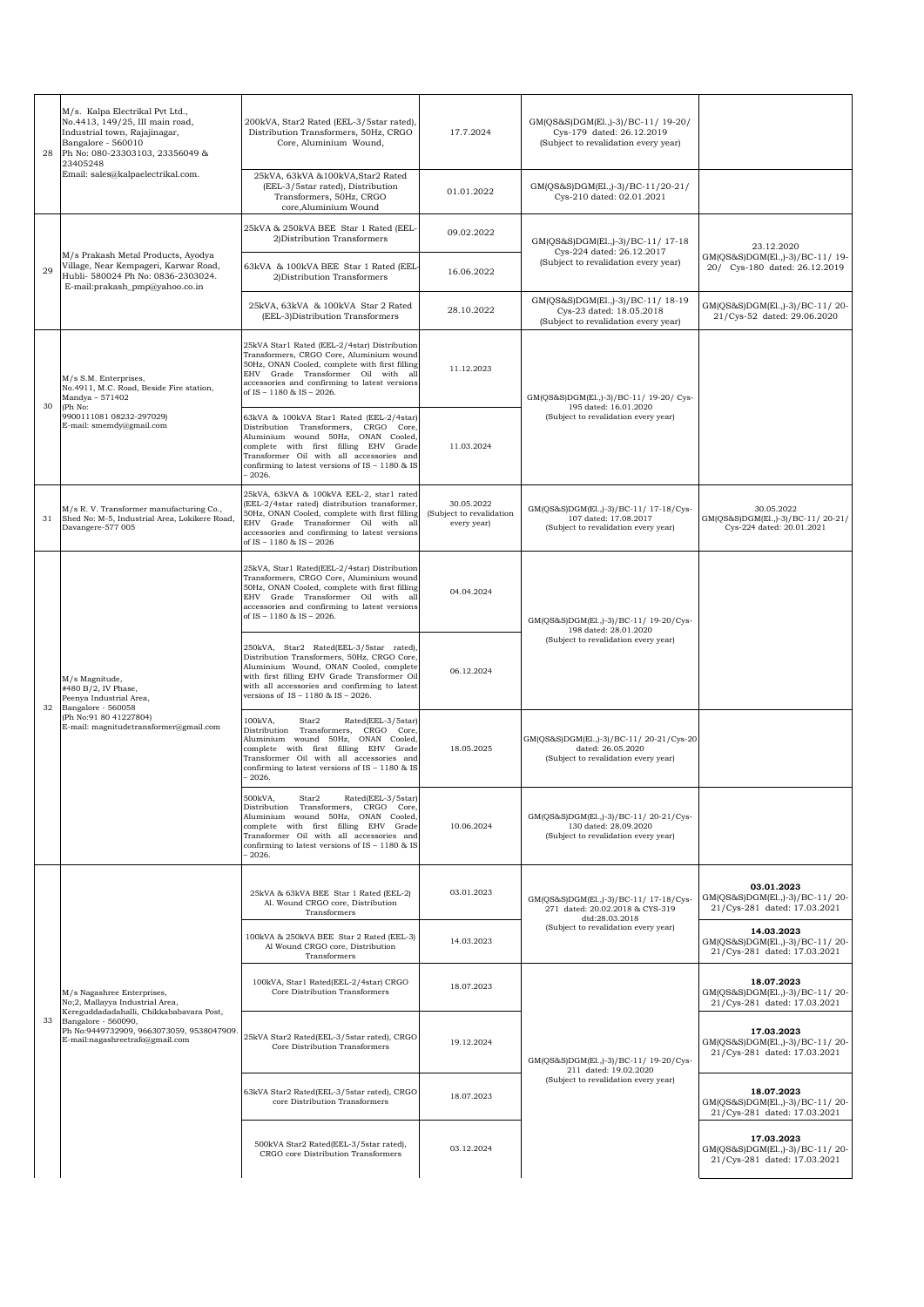|    | M/s Excel Power controls & Systems,<br>#53/1,2nd Main, Off Magadi Main Road,                                                                                                                                               | 11kV/433V ,3 Phase-Distribution<br>Transformers, CRGO Core, Al wound,<br>ONAN Cooled, complete with first filling<br><b>EHV Grade Transformer Oil with all</b><br>accessories and confirming to latest                                                                                 |                                                       |                                                                                                                                                                                                                                                                                                                                                                                                                                                                                                                                                                       |                                                                             |
|----|----------------------------------------------------------------------------------------------------------------------------------------------------------------------------------------------------------------------------|----------------------------------------------------------------------------------------------------------------------------------------------------------------------------------------------------------------------------------------------------------------------------------------|-------------------------------------------------------|-----------------------------------------------------------------------------------------------------------------------------------------------------------------------------------------------------------------------------------------------------------------------------------------------------------------------------------------------------------------------------------------------------------------------------------------------------------------------------------------------------------------------------------------------------------------------|-----------------------------------------------------------------------------|
| 34 | Kottigepalya, Bangalore-560091<br>Ph No: 9845332465                                                                                                                                                                        | versions of IS - 1180 & IS - 2026.                                                                                                                                                                                                                                                     | 18.01.2025                                            | GM(QS&S)DGM(El.,)-3)/BC-11/20-21/Cys-02<br>dated: 17.04.2020                                                                                                                                                                                                                                                                                                                                                                                                                                                                                                          |                                                                             |
|    | Email: exceltrafos@gmail.com                                                                                                                                                                                               | 25kVA, star1 rated (EEL-2/4star rated)<br>100kVA, star1 rated (EEL-2/4star rated) &                                                                                                                                                                                                    | 24.05.2024                                            | (Subject to revalidation every year)                                                                                                                                                                                                                                                                                                                                                                                                                                                                                                                                  |                                                                             |
|    |                                                                                                                                                                                                                            | star2 rated (EEL-3/5star rated)<br>250kVA, star2 rated (EEL-3/5star rated                                                                                                                                                                                                              | 09.11.2024                                            |                                                                                                                                                                                                                                                                                                                                                                                                                                                                                                                                                                       |                                                                             |
|    |                                                                                                                                                                                                                            | 500kVA, star2 rated (EEL-3/5star rated                                                                                                                                                                                                                                                 | 20.02.2025                                            |                                                                                                                                                                                                                                                                                                                                                                                                                                                                                                                                                                       |                                                                             |
|    | M/s Toshiba Transmission & Distribution<br>systems (India) Pvt Ltd, Rudraram village,<br>Patancheru Mandal,<br>Sangareddy District-502329, Hyderabad,                                                                      | 11kV/433V ,3 Phase-Distribution<br>Transformers, Amorphous metal Core, Al<br>wound, ONAN Cooled, complete with first<br>filling EHV Grade Transformer Oil with all<br>accessories and confirming to latest versions<br>of IS - 1180 & IS - 2026.<br>• 100kVA, Star 2 (EEL-3/5 Star)    | 31.08.2021                                            | GM(QS&S)DGM(El.,)-3)/BC-11/20-21/                                                                                                                                                                                                                                                                                                                                                                                                                                                                                                                                     |                                                                             |
| 35 | Telangana<br>Ph No: 9140-3071 2222,<br>9392148215,9346575100<br>Email: marketing@toshiba-ttdi.com                                                                                                                          | 11kV/433V, 3 Phase-Distribution<br>Transformers, CRGO Core, Al wound, ONAN<br>Cooled, complete with first filling EHV Grade<br>Transformer Oil with all accessories and<br>confirming to latest versions of IS - 1180 & IS<br>$-2026.$<br>• 100kVA, star1 rated<br>(EEL-2/4star rated) | 11.08.2021                                            | Cys-09 dated: 20.04.2020<br>(Subject to revalidation every year)                                                                                                                                                                                                                                                                                                                                                                                                                                                                                                      |                                                                             |
|    |                                                                                                                                                                                                                            | 25kVA,63kVA & 100kVA BEE star 1 rated,<br>EEL-2, Distribution Transformers                                                                                                                                                                                                             | 03.11.2022                                            | GM(QS&S)DGM(El.,)-4)/BC-11/ 17-18/Cys-<br>223 dated:26.12.2017<br>(Subject to revalidation every year)                                                                                                                                                                                                                                                                                                                                                                                                                                                                | 03.11.2022<br>GM(QS&S)/DGM(El)-3/BC-11/21-<br>22/CYS-48 dtd:29.07.2021      |
| 36 | M/s Raj power Controls, No.116/7 & 117/6,<br>mookambika Temple Road, Machohalli forest<br>gate, Magadi Main road, Bangalore - 560091,<br>Mob;9611146656,9886260538,<br>Email:rajpowers@live.com,<br>rajeshrgowda@gmail.com | 25kVA, 63kVA and 100kVA BEE star 2 rated<br>EEL-3 Distribution Transformers                                                                                                                                                                                                            | 22.01.2023                                            | GM(QS&S)DGM(El.,)-4)/BC-11/ 17-18/Cys-<br>285 dated:12.03.2018<br>(Subject to revalidation every year)                                                                                                                                                                                                                                                                                                                                                                                                                                                                | 22.01.2023<br>GM(QS&S)/DGM(El)-3/BC-11/21-<br>22/CYS-48 dtd:29.07.2021      |
|    |                                                                                                                                                                                                                            | 250kVA, star2 rated (EEL-3/5star rated                                                                                                                                                                                                                                                 | 06.01.2025                                            |                                                                                                                                                                                                                                                                                                                                                                                                                                                                                                                                                                       |                                                                             |
|    |                                                                                                                                                                                                                            | 500kVA, star2 rated (EEL-3/5star rated                                                                                                                                                                                                                                                 | 07.11.2024                                            | dtd:12.05.2020<br>(Subject to revalidation every year)                                                                                                                                                                                                                                                                                                                                                                                                                                                                                                                | GM(QS&S)/DGM(El)-3/BC-11/21-<br>22/CYS-48 dtd:29.07.2021                    |
|    | M/s Jain Electrical Industry, Behind Bharat<br>petroleum pump, sindhagi Road, Indi- 586 209<br>Ph No:<br>9448129016/9980646616/9620116109.<br>E<br>mail:anant.jain@jainpower.com                                           | 25kVA star1 rated (EEL-2/4star), Distribution<br>Transformers, CRGO core,                                                                                                                                                                                                              | 16.06.2022                                            |                                                                                                                                                                                                                                                                                                                                                                                                                                                                                                                                                                       |                                                                             |
|    |                                                                                                                                                                                                                            | 25kVA star2 rated (EEL-3/5star), Distribution<br>Transformers, CRGO core,                                                                                                                                                                                                              | 07.12.2022                                            |                                                                                                                                                                                                                                                                                                                                                                                                                                                                                                                                                                       |                                                                             |
|    |                                                                                                                                                                                                                            | 63kVA star1 rated (EEL-2/4star), Distribution                                                                                                                                                                                                                                          | 16.06.2022                                            |                                                                                                                                                                                                                                                                                                                                                                                                                                                                                                                                                                       |                                                                             |
| 37 |                                                                                                                                                                                                                            | Transformers, CRGO core,<br>63kVA star2 rated (EEL-3/5star), Distribution                                                                                                                                                                                                              | 07.12.2022                                            | CYS-103 dtd: 27.09.2018.<br>(Subject to revalidation every year)                                                                                                                                                                                                                                                                                                                                                                                                                                                                                                      | GM(QS&S)/DGM(El)-3/BC-11/20-                                                |
|    |                                                                                                                                                                                                                            | Transformers, CRGO core,<br>100kVA<br>$(EEL-2/4star)$ ,<br>starl<br>rated                                                                                                                                                                                                              | 16.06.2022                                            |                                                                                                                                                                                                                                                                                                                                                                                                                                                                                                                                                                       |                                                                             |
|    |                                                                                                                                                                                                                            | Distribution Transformers, CRGO core,<br>100kVA<br>star2<br>(EEL-3/5star),<br>rated                                                                                                                                                                                                    |                                                       |                                                                                                                                                                                                                                                                                                                                                                                                                                                                                                                                                                       |                                                                             |
|    |                                                                                                                                                                                                                            | Distribution Transformers, CRGO core,                                                                                                                                                                                                                                                  | 07.12.2022                                            |                                                                                                                                                                                                                                                                                                                                                                                                                                                                                                                                                                       |                                                                             |
| 38 | M/s Nandadeepa Power Controls,<br>No:30, Kachohalli Industrial Area,<br>Dasanapura Hobali, Bangalore - 562123<br>(Ph No: 9066619819)                                                                                       | 25kVA Star1 Rated (EEL-2/4star) Distribution<br>Transformers, CRGO Core, Aluminium wound                                                                                                                                                                                               | 07.09.2023                                            | GM(QS&S)DGM(El.,)-3)/BC-11/20-21/Cys-29<br>dated: 30.05.2020<br>(Subject to revalidation every year)                                                                                                                                                                                                                                                                                                                                                                                                                                                                  |                                                                             |
|    | (E-mail: npctransformer@gmail.com,<br>ganpathdewasi2013@gmail.com)                                                                                                                                                         | 100kVA, Star2 Rated (EEL-3/5star rated),<br>Distribution Transformers, , CRGO Core, Copper<br>Wound,                                                                                                                                                                                   | 11.01.2025                                            |                                                                                                                                                                                                                                                                                                                                                                                                                                                                                                                                                                       |                                                                             |
|    |                                                                                                                                                                                                                            | 25kVA, 63kVA, 100kVA, 250kVA & 500kVA<br>star1 rated, EEL-2, Distribution Transformers                                                                                                                                                                                                 | 06.07.2022                                            | 29.07.2023<br>GM(QS&S)/DGM(El)-3/BC-11/20-21/CYS-13<br>29.05.2021<br>GM(QS&S)DGM(El.,)-3)/BC-11/18-19/<br>21/CYS-24 dtd:29.05.2020<br>06.07.2022<br>22/Cys-38 dated: 09.07.021<br>16.01.2022<br>GM(QS&S)DGM(El.,)-4)/BC-11/ 17-18/Cys-304<br>dated: 26.03.2018<br>(Subject to revalidation every year)<br>12.02.2023<br>GM(QS&S)DGM(El.,)-3)/BC-11/20-21/Cys-57<br>dated: 09.07.2020<br>(Subject to revalidation every year)<br>$\mathcal{R}_{\mathcal{R}}$<br>GM(QS&S)DGM(El.,)-3)/BC-11/20-21/Cys-<br>170 dated: 13.11.2020<br>(Subject to revalidation every year) | GM(OS&S)DGM(El.,)-3)/BC-11/21-                                              |
| 40 | M/s Vijay Vidyuth Udyog, #10, Survey No:<br>168/1, Machohalli, Dasanapura Hobli, Magadi<br>Road, Bengaluru -560 091. (Ph no:966345451,<br>9341225120, Email:info@vijayvidyuth.com)                                         | 250kVA, star2 EEL-3, Al wound, CRGO core<br>Distribution Transformers                                                                                                                                                                                                                  | 16.01.2022                                            |                                                                                                                                                                                                                                                                                                                                                                                                                                                                                                                                                                       | GM(QS&S)DGM(El.,)-3)/BC-11/21-<br>22/Cys-38 dated: 09.07.021                |
|    |                                                                                                                                                                                                                            | 63kVA, 100kVA & 500kVA star2 EEL-3, Al<br>wound, CRGO core Distribution Transformers                                                                                                                                                                                                   | 12.02.2023                                            |                                                                                                                                                                                                                                                                                                                                                                                                                                                                                                                                                                       | GM(QS&S)DGM(El.,)-3)/BC-11/21-<br>22/Cys-38 dated: 09.07.021                |
|    | M/s Danish Private Limited.,                                                                                                                                                                                               | 250kVA Star2 Rated(EEL-3/5star rated),<br>CRGO Core, Aluminium/Copper wound<br>Distribution Transformers,                                                                                                                                                                              | 12.12.2021<br>(Subject to Revalidation<br>every year) |                                                                                                                                                                                                                                                                                                                                                                                                                                                                                                                                                                       |                                                                             |
| 41 | F-679-680, G-694,<br>Sitapur Industrial Area, Jaipur - 302022.<br>Mob:8947822222<br>E-mail: info@danish.co.in                                                                                                              | 500kVA Star2 Rated(EEL-3/5star rated),<br>CRGO Core, Aluminium/Copper Wound<br>Distribution Transformers,,                                                                                                                                                                             | 17.12.2024<br>(Subject to Revalidation<br>every year) |                                                                                                                                                                                                                                                                                                                                                                                                                                                                                                                                                                       |                                                                             |
|    |                                                                                                                                                                                                                            | 1000kVA Star2 Rated(EEL-3/5star rated)<br>CRGO Core , Copper Wound Distribution<br>Transformers                                                                                                                                                                                        | 17.12.2024<br>(Subject to Revalidation<br>every year) |                                                                                                                                                                                                                                                                                                                                                                                                                                                                                                                                                                       |                                                                             |
|    |                                                                                                                                                                                                                            | 250kVA, Star2 Rated(EEL-3/5star rated), CRGO<br>Core, Copper Wound, Distribution Transformers,                                                                                                                                                                                         | 18.03.2024<br>(Subject to Revalidation<br>every year) | GM(QS&S)DGM(El.,)-3)/BC-11/20-21/Cys-63<br>dated: 30.07.2020<br>(Subject to revalidation every year)                                                                                                                                                                                                                                                                                                                                                                                                                                                                  |                                                                             |
|    | M/s Voltech Manufacturing Company Limited.<br>Sy No: 212/1,212/2,213/3, Pillaipakkam                                                                                                                                       | 100kVA, BEE star1 rated (4Star/EEL-2)<br>Distribution Transformers                                                                                                                                                                                                                     | 05.12.2021                                            |                                                                                                                                                                                                                                                                                                                                                                                                                                                                                                                                                                       | 05.12.2021<br>GM(QS&S)DGM(El.,)-3)/BC-11/20-<br>21/Cys-90 dated: 17.08.2020 |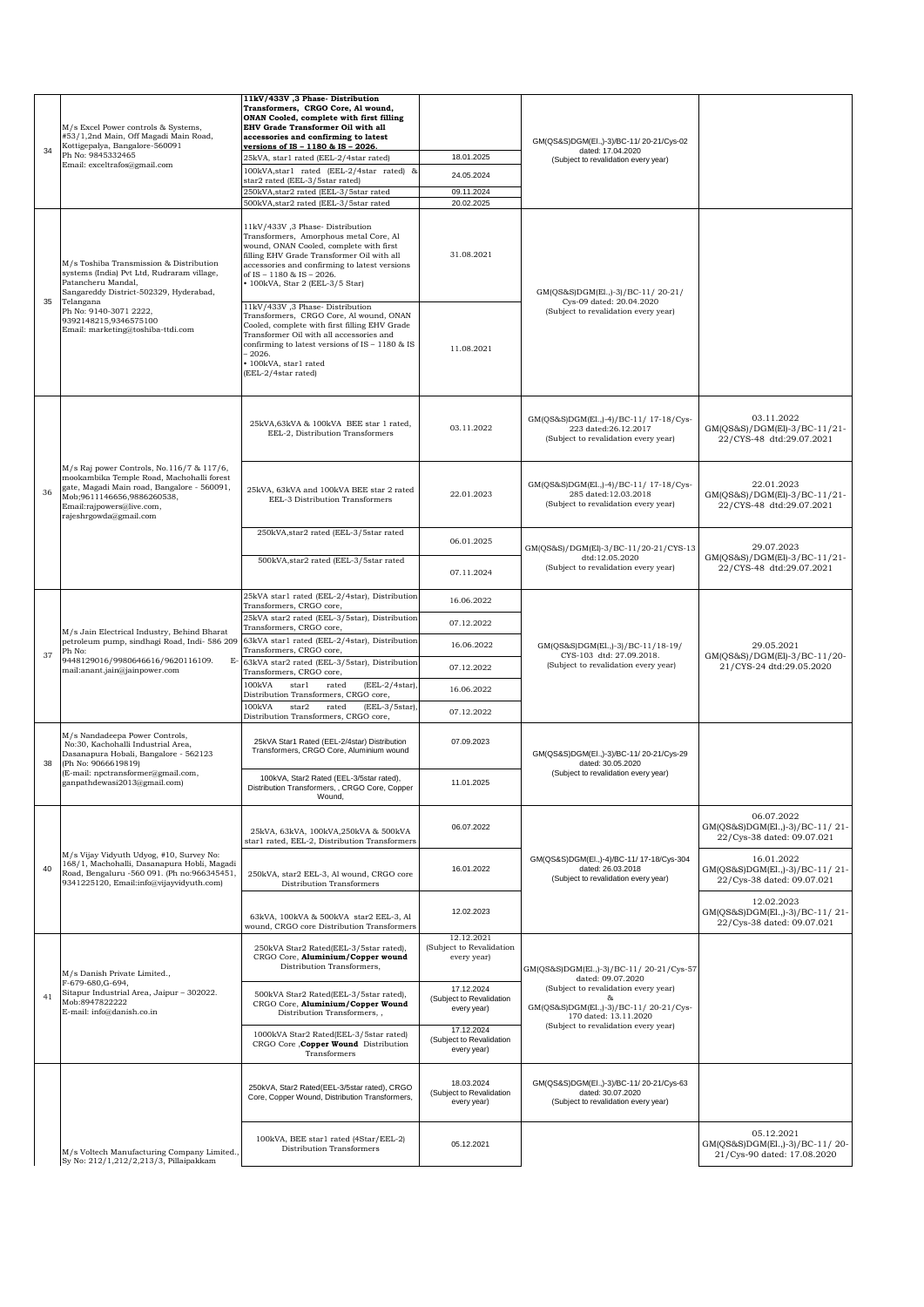| 42 | Village, Sriperumputhur Taluk, Kanchipuram-<br>602105)<br>(E- mail: transformers@voltechgroup.com)<br>(Ph No: 91-44-27107288)                                                                                                                                       | 250kVA, BEE star1 rated (4Star/EEL-2)<br>Distribution Transformers                                                                                                                                                                                                                                                                               | 27.01.2022 | GM(QS&S)DGM(El.,)-4)/BC-11/17-18/Cys-85<br>dated: 28.07.2017<br>(Subject to revalidation every year)                                                                | 14.08.2021<br>GM(QS&S)DGM(El.,)-3)/BC-11/20-<br>21/Cys-90 dated: 17.08.2020 |
|----|---------------------------------------------------------------------------------------------------------------------------------------------------------------------------------------------------------------------------------------------------------------------|--------------------------------------------------------------------------------------------------------------------------------------------------------------------------------------------------------------------------------------------------------------------------------------------------------------------------------------------------|------------|---------------------------------------------------------------------------------------------------------------------------------------------------------------------|-----------------------------------------------------------------------------|
|    |                                                                                                                                                                                                                                                                     | 500kVA, BEE star1 rated (4Star/EEL-2)<br>Distribution Transformers                                                                                                                                                                                                                                                                               | 05.12.2021 |                                                                                                                                                                     | 05.12.2021<br>GM(QS&S)DGM(El.,)-3)/BC-11/20-<br>21/Cys-90 dated: 17.08.2020 |
|    |                                                                                                                                                                                                                                                                     | 500kVA, BEE star2 rated (EEL-3/5 Star<br>rated) Distribution Transformers, CRGO core                                                                                                                                                                                                                                                             | 04.06.2023 | GM(QS&S)DGM(EI.,)-3)/BC-11/17-18/Cys-85<br>dated: 28.07.2018<br>(Subject to revalidation every year)                                                                | 14.08.2021<br>GM(QS&S)DGM(El.,)-3)/BC-11/20-<br>21/Cys-90 dated: 17.08.2020 |
| 43 | M/s Unipower Technical Services and<br>Consultancy Pvt Ltd., #47/2, Kachohalli<br>Village, Dasanpura Hobli, Magadi Main Road,<br>Bengaluru-590091<br>Ph No: 9742387774<br>Email:marketing@unipts.com/<br>contact@unipts.com.                                        | 200kVA, Star2 Rated (EEL-3/5star rated),<br>50Hz, CRGO Core, Aluminium Wound,<br>Distribution Transformers                                                                                                                                                                                                                                       | 09.09.2024 | GM(QS&S)DGM(El.,)-3)/BC-11/20-21/Cys-70<br>dated: 11.08.2020<br>(Subject to revalidation every year)                                                                |                                                                             |
| 44 | M/s Unimag Power Transformer Pvt Ltd.,<br>26/A, II phase, Peenya Industrial Area,<br>Bengaluru-560 058 (Ph No:8028396184, E-<br>mail:contact@umpt.in)                                                                                                               | 500kVA star2 rated (EEL-3/5 star),<br>Distribution Transformers, CRGO core,                                                                                                                                                                                                                                                                      | 27.07.2023 | GM(QS&S)DGM(El.,)-3)/BC-11/ 18-19/Cys-<br>112 dated: 09.10.2018<br>(Subject to revalidation every year)                                                             | 14.08.2021<br>GM(QS&S)DGM(El.,)-3)/BC-11/20-<br>21/Cys-86 dated: 17.08.2020 |
| 45 | M/s Ohm Sree Manikanta Electricals, No: 23,<br>3rd 'a' cross, TTP Colony, Nelagadaranahalli,<br>Nagasandra Post, Bangalore - 560073 (Factory                                                                                                                        | 100kVA, BEE star2 rated (EEL-3/5 Star<br>rated) Distribution Transformers, Amorphous<br>core                                                                                                                                                                                                                                                     | 28.06.2023 | GM(QS&S)DGM(El.,)-4)/BC-11/ 17-18/Cys-<br>123 dated:31.10.2018<br>(Subject to revalidation every year)                                                              | 27.08.2021<br>GM(QS&S)DGM(El.,)-3)/BC-11/20-<br>21/Cys-98 dated: 28.08.2020 |
|    | Unit: Sy. No:111/2, Site No 1 & 2,<br>Gangondanahalli village, Near Nice Road<br>Bridge, Lakshmipura Post, Bangalore North                                                                                                                                          | 250kVA, Star2 rated (EEL-3/5star)<br>Distribution Transformer, CRGO core,<br>Aluminium wound                                                                                                                                                                                                                                                     | 04.12.2024 | GM(QS&S)DGM(El.,)-3)/BC-11/20-21/Cys-99                                                                                                                             |                                                                             |
|    | Taluk, Bangalore - 562123) (Ph No: 0808-<br>22792936, 080-2272445)<br>(E-mail: Transformers@osmec.co.in)                                                                                                                                                            | 500kVA, Star2 rated (EEL-3/5star)<br>Distribution Transformer, CRGO core, Copper<br>wound                                                                                                                                                                                                                                                        | 10.01.2024 | dated: 28.08.2020<br>(Subject to revalidation every year)<br>GM(QS&S)DGM(El.,)-3)/BC-11/20-21/Cys-<br>116 dated: 07.09.2020<br>(Subject to revalidation every year) |                                                                             |
|    | M/s S.M. Enterprises.<br>(TM AND OD),                                                                                                                                                                                                                               | 100kVA Star2 Rated(EEL-3/5star rated),<br>Distribution Transformers CRGO Core,<br>Aluminium Wound                                                                                                                                                                                                                                                | 25.11.2024 |                                                                                                                                                                     |                                                                             |
| 46 | No.4911, Beside Fire station, M.C.Road,<br>Mandya - 571402<br>Ph No. 9900111081,<br>08232-297029                                                                                                                                                                    | 250kVA Star2 Rated(EEL-3/5star rated),<br>Distribution Transformers, CRGO Core,<br>Aluminium Wound                                                                                                                                                                                                                                               | 09.12.2024 |                                                                                                                                                                     |                                                                             |
|    | Email: smemdy@gmail.com                                                                                                                                                                                                                                             | 500kVA Star2 Rated(EEL-3/5star rated),<br>Distribution Transformers, CRGO Core,<br>Aluminium Wound                                                                                                                                                                                                                                               | 11.01.2025 |                                                                                                                                                                     |                                                                             |
| 47 | M/s Powergrow Transformers India Private<br>Limited<br>#9/3C, Kachohalli Industrial Area, Magadi<br>Main Road, Vishwaneedam Post,<br>Bangalore - 560091.<br>Ph No:<br>9964697885/9448235186<br>E-mail: powergrowtransformersindia@<br>gmail.com                     | 200kVA, Star1 Rated (EEL-2/4 star<br>rated)Distribution Transformers, CRGO Core,<br>Aluminium wound<br>500kVA, Star2 Rated (EEL-3/5 star rated),<br>Distribution Transformers, 50Hz, CRGO Core,<br>Aluminium Wound                                                                                                                               | 18.11.2021 | GM(QS&S)DGM(El.,)-3)/BC-11/20-21/Cys-<br>172 dated: 20.11.2020                                                                                                      |                                                                             |
| 48 | M/s Chuan Shun Electric Company India<br>Private Limited (CSE Power).<br>No.79-B, KIADB Industrial Area, Jigani Phase<br>I, Jigani, Anekal Taluk, Bangalore-560105.<br>Ph No:<br>91 80 29776476/77/78<br>8762800500                                                 | 63kVA, Star2 Rated (EEL-3/5 star rated),<br>Distribution Transformers, 50Hz, CRGO Core,<br>Aluminium Wound<br>100kVA, Star2 Rated (EEL-3/5 star rated),<br>Distribution Transformers, 50Hz, CRGO Core,<br>Aluminium Wound<br>250kVA, Star2 Rated (EEL-3/5 star rated),<br>Distribution Transformers, 50Hz, CRGO Core,<br>Aluminium/ Copper Wound | 24.11.2021 | GM(QS&S)DGM(El.,)-3)/BC-11/20-21/Cys-<br>174 dated: 27.11.2020                                                                                                      |                                                                             |
| 49 | M/s Kerala Electrical and Allied Engineering<br>Co. Ltd.<br>7th Floor, Housing board Office Complex,<br>Panampilly Nagar, Kochi - 682036<br>(Factory Unit: Mamala P.O. Ernakulam Dist,<br>Kochi - 682305, Kerala)<br>Ph No: 2310012/13/14<br>E-mail: info@kel.co.in | 25kVA, 63kVA, 100kVA, 200kVA, 250kVA &<br>500kVA Star1 Rated (EEL-2/4 star<br>rated)Distribution Transformers, CRGO Core,<br>Aluminium wound                                                                                                                                                                                                     | 23.12.2021 | GM(QS&S)DGM(El.,)-3)/BC-11/20-21/Cys-<br>202 dated: 23.12.2020                                                                                                      |                                                                             |
| 50 | M/s Power Tech Transformers,<br>No.32, Indiranagar, Near RNS Paints,<br>Nagasandra Post, Doddabiderakallu, Bangalore<br>560073<br>Ph No:96630220273/9886020326<br>E-mail:Powertech.vinod@gmail.com                                                                  | 100kVA Star2 Rated(EEL-3/5star rated),<br>Distribution Transformers, 50Hz, CRGO Core,<br>Aluminium Wound, ONAN Cooled, complete<br>with first filling EHV Grade Transformer Oil<br>with all accessories and confirming to latest<br>versions of IS - 1180 & IS - 2026.                                                                           | 29.12.2021 | GM(QS&S)DGM(El.,)-3)/BC-11/20-21/Cys-<br>206 dated:29.12.2020                                                                                                       |                                                                             |
|    | M/s Sri Sairam Power Controls<br>#1/4, Lakshamaiah Industrial Layout,<br>Abbigere Village Bengaluru-560090                                                                                                                                                          | 25kVA, Star1 Rated(EEL-2/4star) Distribution<br>Transformers, CRGO Core, Aluminium wound                                                                                                                                                                                                                                                         |            |                                                                                                                                                                     |                                                                             |
| 51 | Ph NO:91-080-23253811/<br>E-mail: info@sairampowercontrols.com/<br>sairampower@gmail.com                                                                                                                                                                            | 200kVA & 500kVA Star2 Rated(EEL-3/ 5star<br>rated), Distribution Transformers, 50Hz,<br>CRGO Core, Aluminium Wound,                                                                                                                                                                                                                              | 02.01.2022 | GM(QS&S)DGM(El.,)-3)/BC-11/20-21/Cys-<br>211 dated: 02.01.2021                                                                                                      |                                                                             |
|    | M/s SLV Transformer,<br>Ground floor, Sy No.124, Near Abhaya School,                                                                                                                                                                                                | 100kVA, Star2Rated (EEL-3/5star rated)<br>Distribution Transformers, CRGO Core,<br>Aluminium wound                                                                                                                                                                                                                                               | 05.03.2022 |                                                                                                                                                                     |                                                                             |
| 52 | Jangalpalya Village, Jigani Hobli Anekal Taluk,<br>Banglore - 560083<br>Ph No:9686661992/9448369932<br>E mail: eletranaformar00@email com                                                                                                                           | 25kVA, Star1Rated (EEL-2/4star rated)<br>Distribution Transformers, 50Hz, CRGO Core,<br>Aluminium Wound                                                                                                                                                                                                                                          | 05.06.2021 | GM(QS&S)DGM(El.,)-3)/BC-11/20-21/Cys-<br>278 dated: 05.03.2021                                                                                                      |                                                                             |